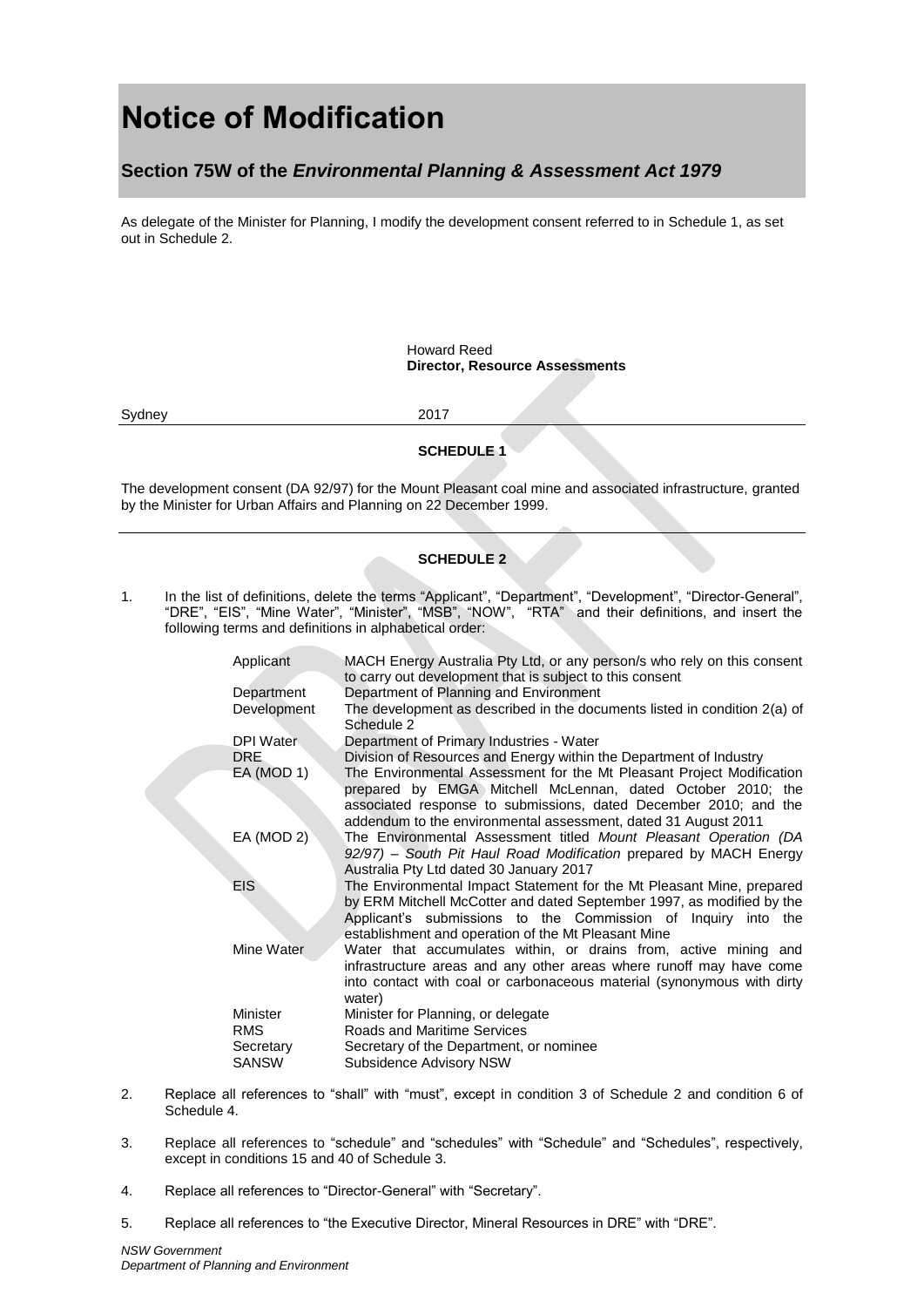- 6. Replace all references to "NOW" with "DPI Water".
- 7. Replace all references to "the RTA" with "RMS".
- 8. Delete condition 2 of Schedule 2 and insert the following:
	- 2. The Applicant must carry out the development:
		- (a) generally in accordance with the:
			- EIS:
			- EA (MOD 1); EA (MOD 2); and
			- project layout plan.
		- (b) in accordance with the:
			- **Statement of Commitments: and**
			- conditions of this consent.

*Notes:*

- *The project layout plan is shown in Appendix 2.*
- *The statement of commitments is reproduced in Appendix 3.*
- 3. In condition 3 of Schedule 2:
	- (a) delete the words "above documents" and replace with "documents listed in condition 2(a) of Schedule 2; and
	- (b) at the end of the condition, delete the full stop and insert "with the documents listed in condition 2(a) of Schedule 2 or the Statement of Commitments."
- 4. In condition 4 of Schedule 2:
	- (a) at the end of sub-paragraph (a), delete "; and" and insert "(including any stages of these documents);" and
	- (b) delete sub-paragraph (b) and insert the following:
		- (b) any reviews, reports or audits commissioned by the Department regarding compliance with this consent; and
		- (c) the implementation of any actions or measures contained in these documents.
- 5. In conditions 9, 17, 23, 28, 32, 36, 47 and 52 of Schedule 3:
	- (a) delete the words "and implement";
	- (b) at the end of the condition insert the following:

The Applicant must implement the approved management plan as approved from time to time by the Secretary.

6. In condition 11 of Schedule 2, delete the Note and replace with the following:

*Note: This condition does not apply to any damage to public infrastructure subject to compensation payable under the Mine Subsidence Compensation Act 1961, or to damage to roads caused as a result of general road usage.* 

- 7. Delete condition 13 of Schedule 2.
- 8. Delete all sub-headings titled "Operating Conditions", and replace with "Noise Operating Conditions", "Blast Operating Conditions" and "Air Quality Operating Conditions", within the corresponding sections of Schedule 3.
- 9. In condition 8 of Schedule 3:
	- (a) in sub-paragraph (a), before the word "operational", insert "construction,"; and
	- (b) at the end of the condition, insert the following note:

*Note: Monitoring under this consent is not required at all residences and the use of representative monitoring locations can be used to demonstrate compliance with criteria, if agreed to by the Secretary.* 

- 10. In conditions 13 and 14 of Schedule 3:
	- (a) delete the words "has been approved by the Secretary" and insert "is acceptable to both parties"; and
	- (b) at the end of the condition, insert the following:

If there is a dispute over the selection of the suitably qualified, experienced and independent person, or the Applicant or the landowner disagrees with the findings of the property inspection report, either party may refer the matter to the Secretary for resolution.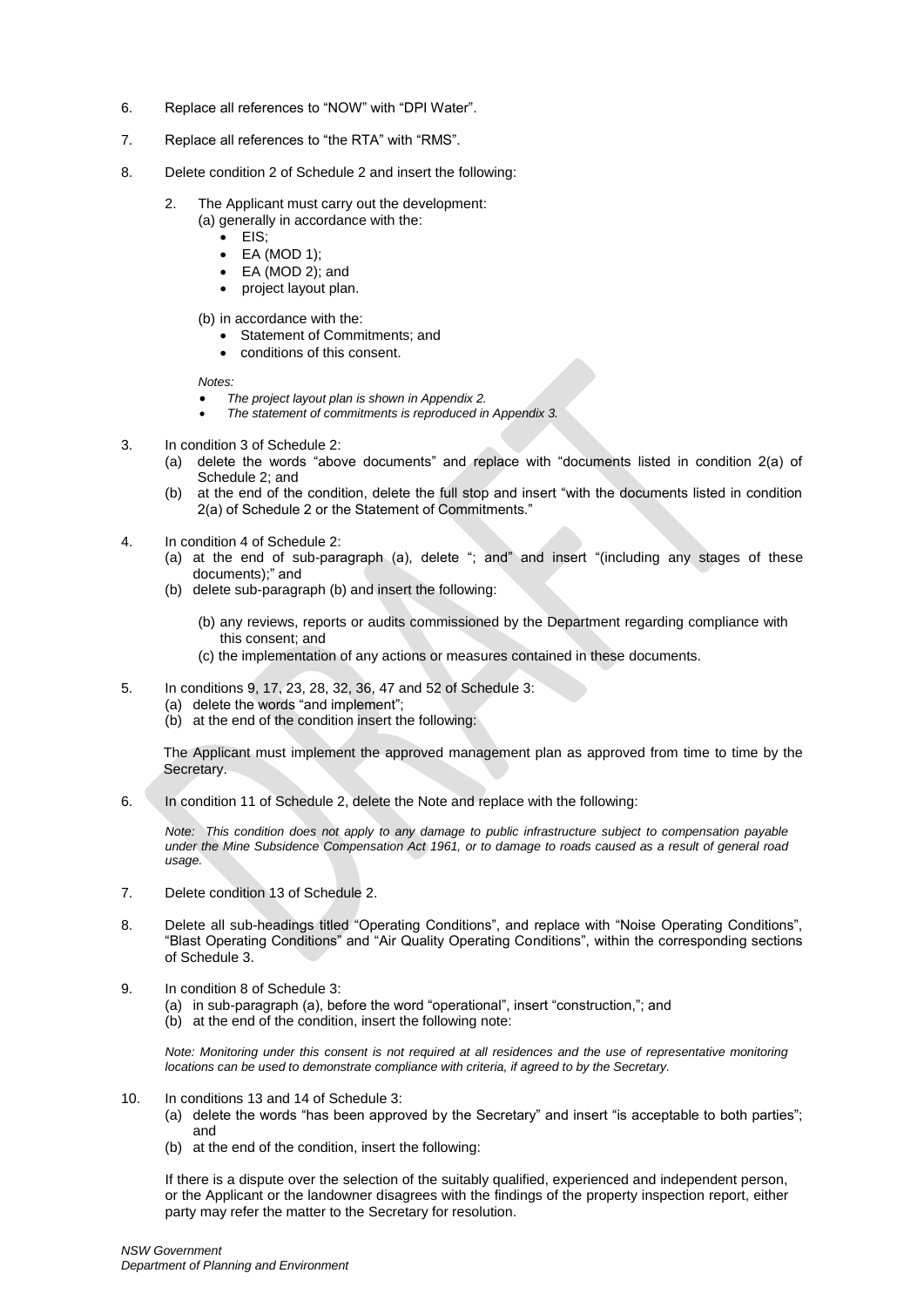- 11. In condition 29, 33 and 54 of Schedule 3:
	- (a) delete the words "and implement";
	- (b) at the end of the condition insert the following:

The Applicant must implement the approved strategy as approved from time to time by the Secretary.

- 12. Delete all sub-headings titled "Operating Conditions", and replace with "Noise Operating Conditions", "Blast Operating Conditions" and "Air Quality Operating Conditions", within the corresponding sections of Schedule 3.
- 13. In Table 9 in condition 20 of Schedule 3, delete the reference to note "a" and replace with note "b".
- 14. Delete condition 21 of Schedule 3.
- 15. In condition 22 of Schedule 3:
	- (a) In sub-paragraph (a), delete "offsite" and replace with "the";
	- (b) delete sub-paragraphs (b) to (e) and replace with the following:
		- (b) minimise visible air pollution generated by the development;
		- (c) minimise to the greatest extent practicable, the extent of potential dust generating surfaces exposed on the site at any given point in time;
		- (d) minimise the air quality impacts of the development during adverse meteorological conditions and extraordinary events (see Note d above under Tables 8-10);
		- (e) regularly assess the real-time air quality monitoring and meteorological forecasting data and relocate, modify and/or stop operations on site to ensure compliance with the relevant conditions of this consent; and
		- (f) co-ordinate the air quality management on site with the air quality management at nearby mines (including the Bengalla mine) to minimise the cumulative air quality impacts of the mines,
- 16. In condition 24 of Schedule 3, delete "OEH" and replace with "Secretary".
- 17. In condition 27 of Schedule 3:
	- (a) after the word "equivalent", insert ", in quality and volume,"; and
	- (b) delete "within 24 hours of the loss being identified" and insert "as soon as practicable after the loss is identified, unless otherwise agreed with the landowner"
- 18. In condition 28 of Schedule 3, delete "DRE" and replace with "EPA".
- 19. In condition 29 of Schedule 3:
	- (a) at the end of subparagraph (b), insert "unless otherwise agreed by the Secretary";
	- (b) in sub-paragraph (c), after the word "corridor", insert ", and the impacts associated with the South Pit Haul Road"; and
	- (c) delete the words "This offset strategy is not required if the Applicant does not carry out any development in the conveyor/service corridor."
- 20. In conditions 31 and 37 of Schedule 3, delete "Mineral Resources" and insert "Resources & Energy".
- 21. In condition 31 of Schedule 3:
	- (a) delete the words "quantity surveyor" and insert ", independent and experienced person";
	- (b) after sub-paragraph (b), insert the following:

The calculation of the Conservation Bond must be submitted to the Department for approval at least 1 month prior to the lodgment of the bond.

The Conservation Bond must be reviewed and if required, an updated bond must be lodged with the Department within 3 months following:

- (a) an update or revision to the Biodiversity Management Plan;
- (b) the completion of an Independent Environmental Audit in which recommendations relating
- to the implementation of the Biodiversity Offset Strategy have been made; or
- (c) in response to a request by the Secretary.
- 22. In condition 35 of Schedule 3, replace "Proponent" with "Applicant".
- 23. At the end of condition 55 of Schedule 3, insert the following:

All reasonable and feasible measures must be taken to minimise the total area exposed for dust generation at any time. Interim stabilisation and temporary vegetation strategies must be employed when areas prone to dust generation cannot be permanently rehabilitated.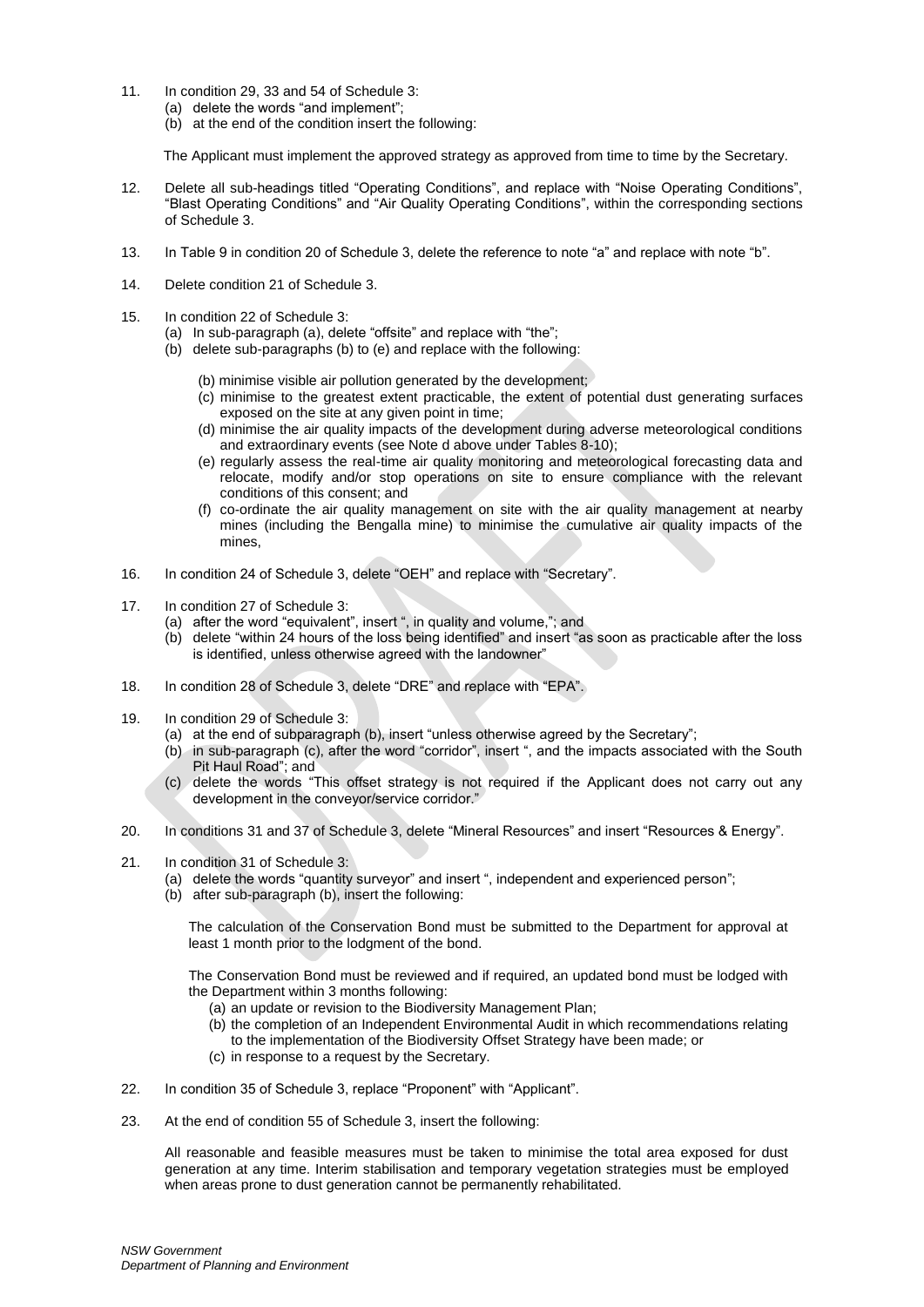*Note: It is accepted that some parts of the site that are progressively rehabilitated may be subject to further disturbance at some later stage of the development.* 

- 24. In Table 14 in condition 53 of Schedule 3, delete "the Secretary" and replace with "DRE".
- 25. In the heading above condition 51 of Schedule 3, delete "Diposal" and replace with "Disposal".
- 26. In condition 56 of Schedule 3:
	- (a) delete the words "and implement";
	- (b) at the end of the condition insert the following:

The Applicant must implement the approved management plan as approved from time to time by DRE.

- 27. In condition 1 of Schedule 4, and conditions 3 and 11 of Schedule 5, delete "EIS" and replace with "documents listed in condition 2(a) of Schedule 2".
- 28. After condition 1 of Schedule 4, insert the following:
	- 1A. Prior to entering into any tenancy agreement for any land owned by the Applicant that is predicted to experience exceedances of the recommended dust and/or noise criteria, the Applicant must:
		- (a) advise the prospective tenants of the potential health and amenity impacts associated with living on the land, and give them a copy of the NSW Health fact sheet entitled "Mine Dust and You" (as may be updated from time to time); and
		- (b) advise the prospective tenants of the rights they would have under this consent, to the satisfaction of the Secretary.
- 29. After the first paragraph of condition 3 of Schedule 4, insert the following:

If the Secretary is not satisfied that an independent review is warranted, the Secretary will notify the landowner in writing of that decision, and the reasons for that decision, within 21 days of the request for a review.

- 30. Delete condition 4 of Schedule 4.
- 31. In condition 6 of Schedule 4, replace all references to the "the Applicant shall" with the "the Applicant must".
- 32. Delete condition 1 of Schedule, including the sub-heading, and insert the following:

#### **Adaptive Management**

1. The Applicant must assess and manage development-related risks to ensure that there are no exceedances of the criteria and/or performance measures in Schedule 3. Any exceedance of these criteria and/or performance measures constitutes a breach of this consent and may be subject to penalty or offence provisions under the EP&A Act or EP&A Regulation.

Where any exceedance of these criteria and/or performance measures has occurred, the Applicant must, at the earliest opportunity:

- (a) take all reasonable and feasible steps to ensure that the exceedance ceases and does not recur;
- (b) consider all reasonable and feasible options for remediation (where relevant) and submit a report to the Department describing those options and any preferred remediation measures or other course of action; and
- (c) implement remediation measures as directed by the Secretary, to the satisfaction of the Secretary.

#### **Environmental Management Strategy**

- 1A. If the Secretary requires, the Applicant must prepare an Environmental Management Strategy for the development to the satisfaction of the Secretary. This strategy must:
	- (a) be submitted to the Secretary for approval prior to the commencement of development under this consent, unless the Secretary agrees otherwise;
	- (b) provide the strategic framework for the environmental management of the development;
	- (c) identify the statutory approvals that apply to the development;
	- (d) describe the role, responsibility, authority and accountability of all key personnel involved in the environmental management of the development;
	- (e) describe the procedures that would be implemented to:
		- keep the local community and relevant agencies informed about the operation and environmental performance of the development;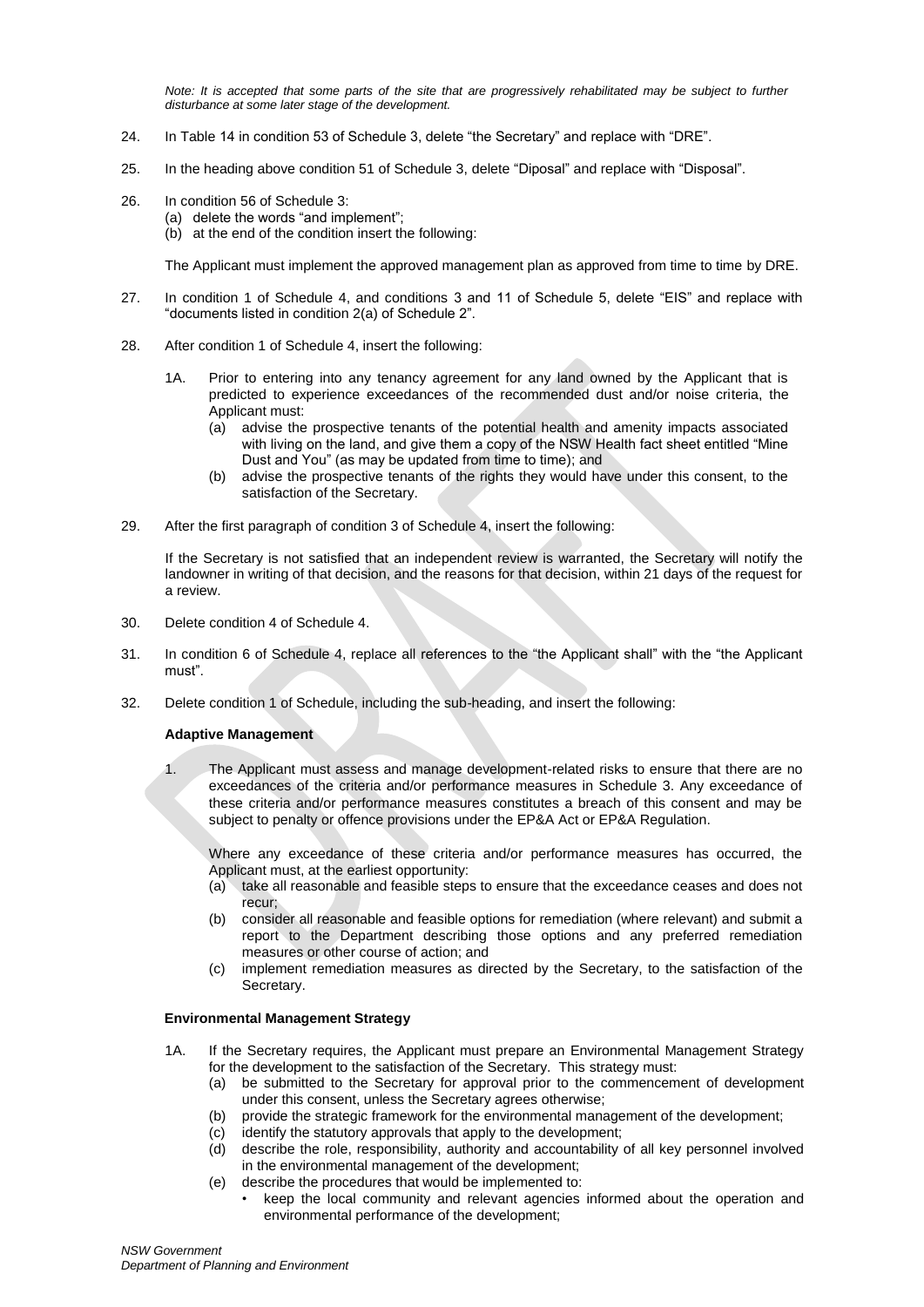- receive, handle, respond to, and record complaints;
- resolve any disputes that may arise during the course of the development;
- respond to any non-compliance;
- respond to emergencies; and
- (f) include:
	- copies of any strategies, plans and programs approved under the conditions of this consent; and
	- a clear plan depicting all the monitoring required to be carried out under the conditions of this consent.

The Applicant must implement the approved strategy as approved from time to time by the Secretary.

33. After condition 2 of Schedule 5, insert the following:

*Note: The Secretary may waive some of these requirements if they are unnecessary or unwarranted for particular management plans.* 

- 34. In condition 3 of Schedule 5:
	- (a) delete the word "December" and insert "March";
	- (b) after the words "the Applicant must", delete "review" and insert "submit a report to the Department reviewing";
	- (c) in sub-paragraphs (a) and (b), after "past", insert "calendar";
	- (d) in paragraph (a), after "next", insert "calendar".
- 35. At the end of condition 4 of Schedule 5, insert the following:

Within 4 weeks of conducting any such review, the Applicant must advise the Secretary of the outcomes of the review, and submit any revised documents for the approval of the Secretary.

36. After condition 4 of Schedule 5, insert the following:

#### **Updating & Staging Strategies, Plans or Programs**

4A. The Applicant may at any time submit revised strategies, plans or programs for the approval of the Secretary. With the agreement of the Secretary, the Applicant may also submit any strategy, plan or program required by this consent on a staged basis.

> With the agreement of the Secretary, the Applicant may prepare a revision or stage of any strategy, plan or program required under this consent without undertaking consultation with all parties nominated under the applicable condition in this consent.

*Notes:* 

- *While any strategy, plan or program may be submitted on a staged basis, the Applicant must ensure that the existing operations on site are covered by suitable strategies, plans or programs at all times.*
- *If the submission of any strategy, plan or program is to be staged, then the relevant strategy, plan or program must clearly describe the specific stage to which the strategy, plan or program applies, the relationship of this stage to any future stages, and the trigger for updating the strategy, plan or program.*
- 37. In condition 6 of Schedule 5, delete "Guidelines for Establishing and Operating Community Consultative Committees for Mining Projects (Department of Planning, 2007" and replace with "*Community Consultative Committee (CCC) Guidelines for State Significant Projects* (Department of Planning, 2016".
- 38. Delete condition 7 of Schedule 7 and replace with the following:

The Applicant must immediately notify the Secretary and any other relevant agencies of any incident. Within 7 days of the date of the incident, the Applicant shall provide the Secretary and any relevant agencies with a detailed report on the incident, and such further reports as may be requested.

- 39. In condition 9 of Schedule 5:
	- (a) delete the words "March 2014" and replace with "November 2017";
	- (b) after the word "commission", insert ", commence";
	- (c) at the end of sub-paragraph (b), insert "and the CCC";
	- (d) in sub-paragraph (c), after "Lease", insert "or necessary water licences";
	- (e) delete the word "instruments" and replace with "approvals";
	- (f) at the end of sub-paragraph (d) delete "; and" and insert "(including whether the development has met or is trended towards the progressive performance and completion criteria detailed in these strategies, plans or programs);";
	- (g) at the end of sub-paragraph (e), delete the full stop and insert "; and";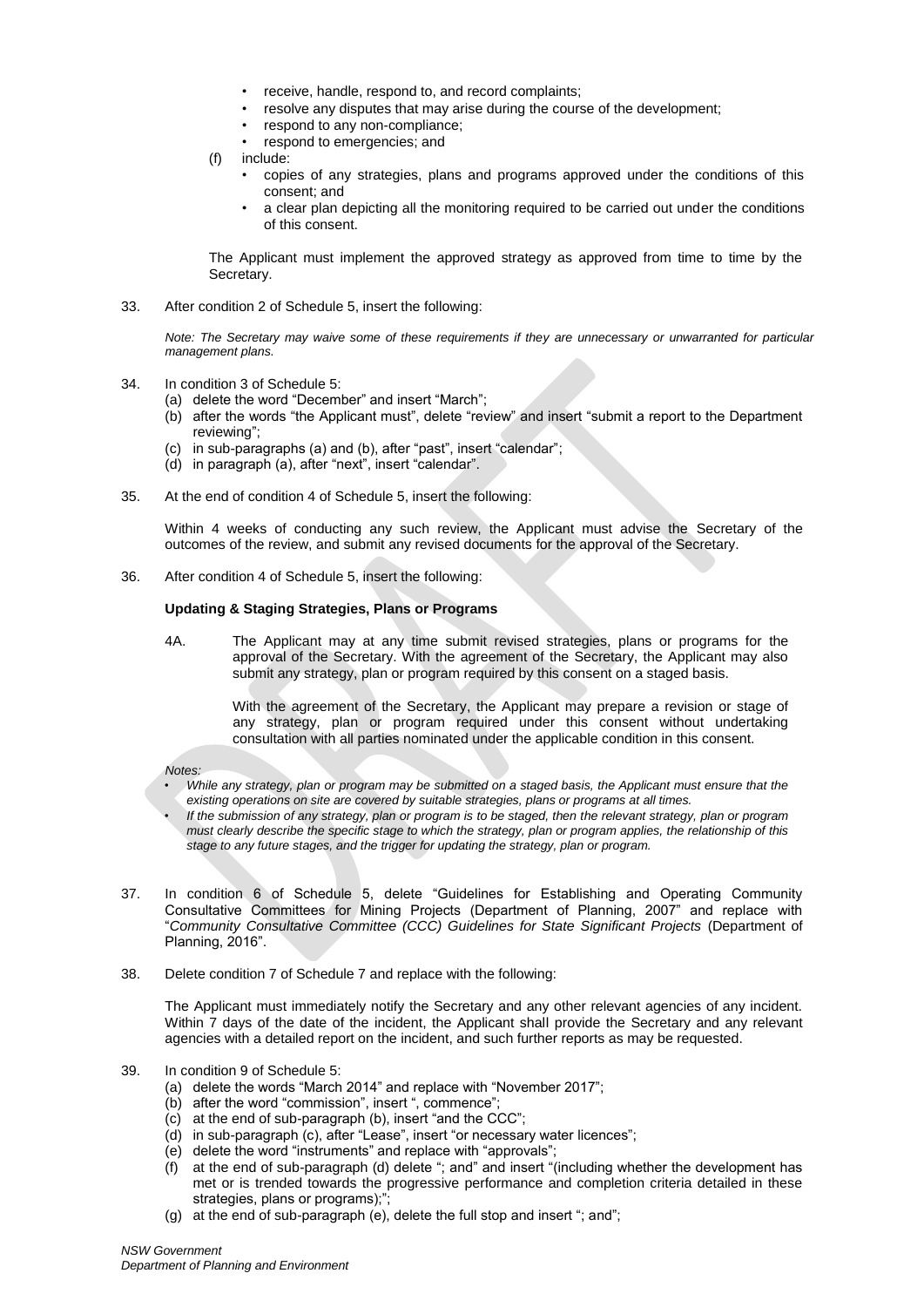- (h) insert the following sub-paragraph:
- (f) be conducted and reported to the satisfaction of the Secretary.
- (i) delete the second dot point in the Notes.
- 40. Delete condition 10 of Schedule 5, and replace with the following:

Within 12 weeks of commencing any audit, or as otherwise agreed by the Secretary, the Applicant must submit a copy of the audit report to the Secretary and any other NSW Government agency that requests it, together with its response to any recommendations contained in the audit report and a timetable for the implementation of these recommendations, as required. The Applicant must implement the audit report recommendations, to the satisfaction of the Secretary.

41. Delete Appendix 2 and replace with the following: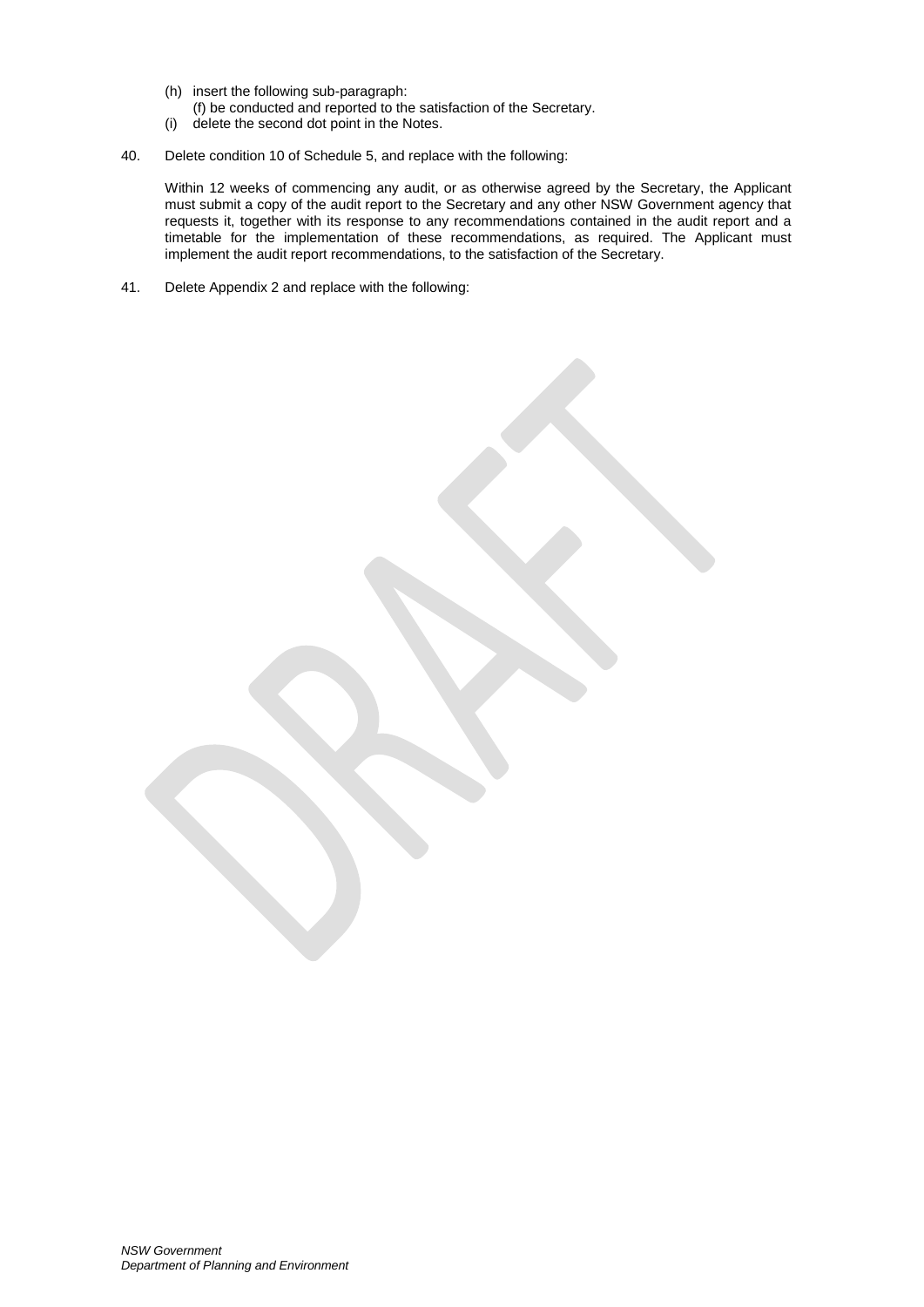### **APPENDIX 2 PROJECT LAYOUT PLAN**



LEGEND Mining Lease Boundary maning cease coomaary<br>Infrastructure Area Envelope<br>Approximate Extent of Approved Surface Development (1997 EIS Year 20) Indicative Offsite Coal Transport Infrastructure Conveyar/Services Corridar Envelope Bengalla Mine (SSD-5170) Northern and Western Link Road

 $\label{eq:2} \begin{array}{ll} \textit{Source.}\; \textit{NSW} \; \textit{land} \; \mathcal{Z} \; \textit{Property} \; \textit{leformation} \; \textit{(2015)}, \; \textit{NSW} \; \textit{Discise} \\ & \; \textit{Resource.} \; \mathcal{Z} \; \textit{Energy} \; \textit{(2016)}, \; \textit{Department of Processing} \; \textit{out} \\ & \; \textit{Environment} \; \textit{(2016)} \end{array}$ 

**MACHEnergy** MOUNT PLEASANT OPERATION

Project Layout Plan